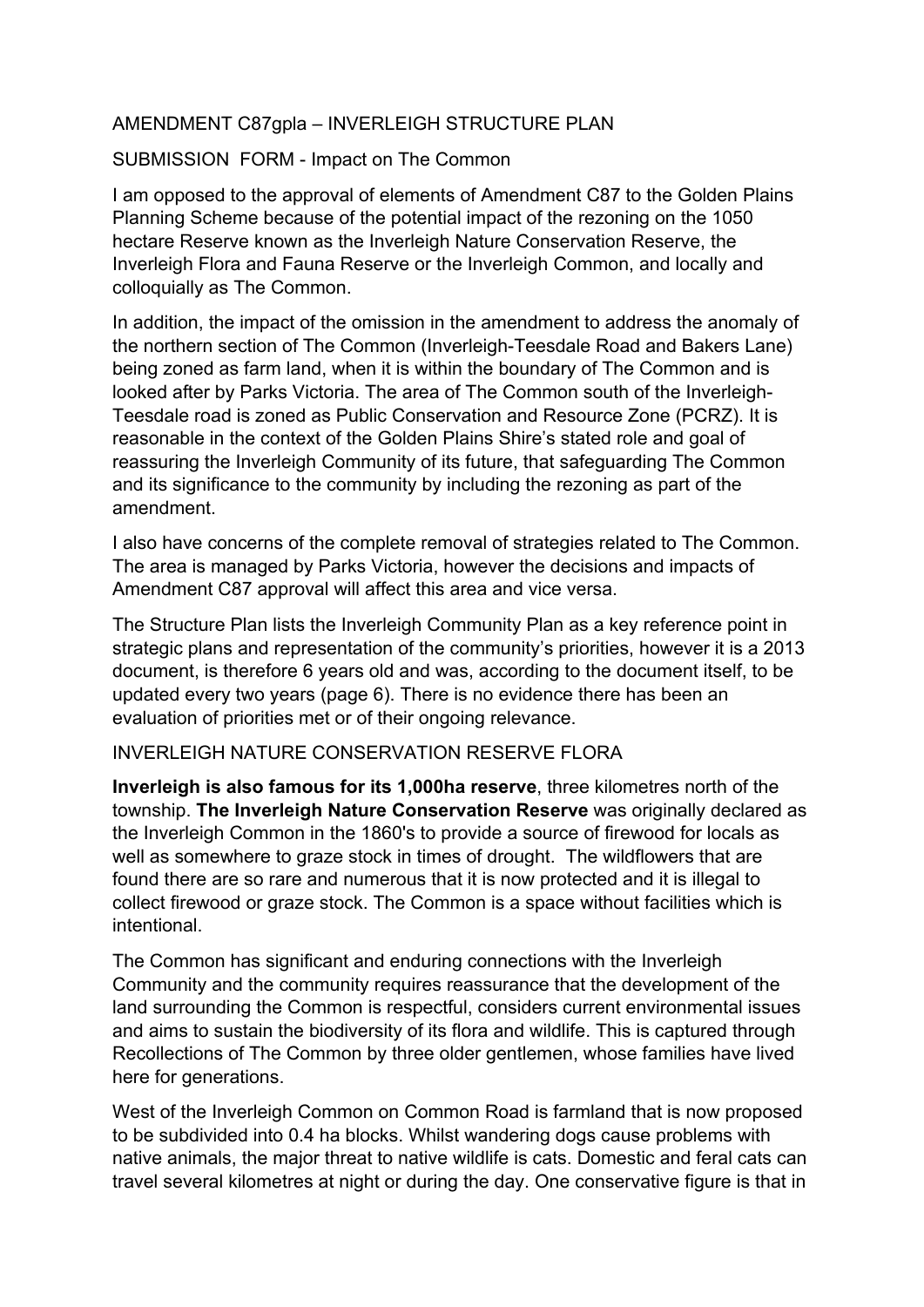established suburban areas each house cat will kill at least 80 birds each year (Melbourne Zoo figures)1

The Golden Plains Shire Amendment document and Structure Plan aims for a moderate growth of approximately 27 homes per year. If 50% of those new homes have a domestic cat, in the first year, an additional 1,080 birds will die in the first year, 2,160 in the second year, 3,240 in the third year and on, up to 20,000 per year by the end of the planned development.

Councils are introducing cat curfews and other initiatives to limit prowling and reduce the number of native animals and birds cats kill.

The City of Greater Geelong, The City of Kingston, The City of Greater Bendigo have all introduced a cat curfew between sunset and sunrise. Before implementing their cat curfew, the Mitchell Shire Council recently conducted a survey which showed 70% of people supported a cat curfew from sunrise to sunset bringing them in to line with many other Victorian Councils who have overnight or permanent curfews in place.

This problem is not isolated to Inverleigh with the Golden Plains Shire having a number of Reserves with endangered wildlife needing protection from cats as the population of cats associated with urbanisation increases.

We therefore recommend the following:

- Overlays on all properties opposite the Reserve requiring the owners of cats to install cat nets on their properties<sup>2</sup>
- And in particular Golden Plains Shire implement sunset to sunrise curfews on cats, and
- That the curfew is enforced

The Inverleigh Common is home to many native animals, all of whom are at increased risk of harm, from human population density and proximity, and loss of habitat. Road kill and maiming of our native wildlife increases each year because of an increase in the numbers of humans and their cars and their proximity to the Common. People come to live in Inverleigh to be on the land and enjoy open spaces and proximity to wildlife and nature. Police have been called out to shoot wildlife who have no chance of survival. Surf Coast Animal Rescue Service (SCARS) perform between 700- 1000 wildlife rescues a year. They have stated that there has been a 30% increase in road trauma to wildlife in the Surf Coast Shire associated with increased urbanisation.

<sup>1</sup> https://mobile.abc.net.au/news/2019-09-20/nuisance-cats-in-council-crosshairs-inadelaide/11527730?pfmredir=sm

https://www.abc.net.au/news/2019-09-20/nuisance-cats-in-council-crosshairs-inadelaide/11527730

<sup>2</sup> https://catnets.com.au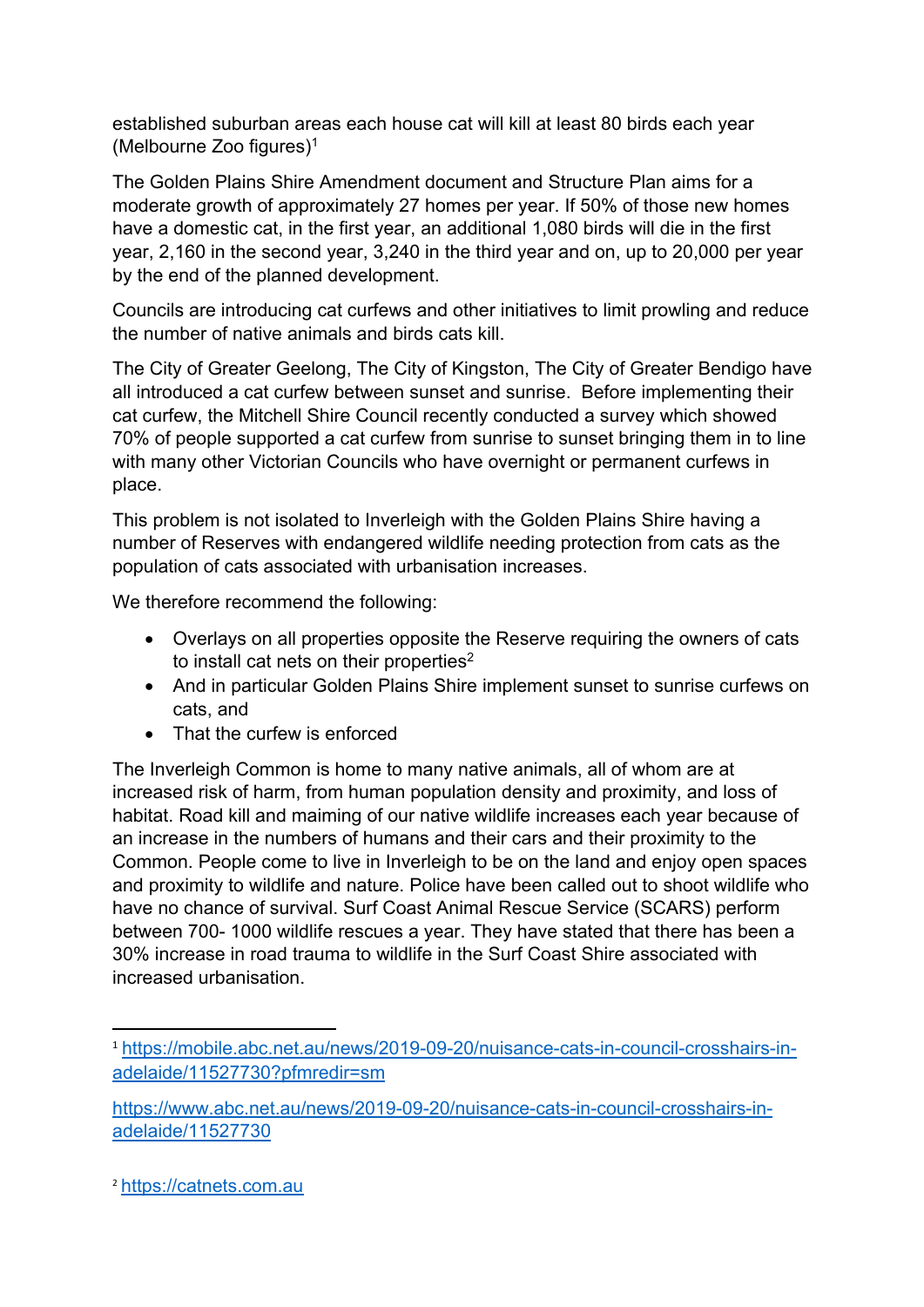Rural Roads Victoria does not collect data on wildlife injuries and death associated with urbanisation and have sought this data from SCARS who do collect it.

Based on SCAR's experience and knowledge regarding wildlife injuries and death associated with urbanisation, they suggest the following remediations:

- Change Common Road's speed limit to no more than 60 kilometres an hour for the length of Common Road. This will give drivers the chance to avoid hitting wildlife and even if wildlife is hit, will give them a better chance of survival.
- A devoted 400m wildlife corridor on the westernmost part of the property 385 Common Road linking the Reserve with the River at its closest point and using the farmland west of the Inverleigh-Teesdale Road as a buffer zone, where wildlife are kept apart from human activity.

### **BIO-LINK**

According to the Inverleigh Structure Plan<sup>3</sup> page 41, "A Bio-link of a substantial width of at least 60 metres is to be provided as part of the proposed future rezoning and development of land in Common Road. The location of the Bio-link should align with existing vegetation and be of sufficient width to accommodate increased planting to allow wildlife to travel from the Flora Reserve to the Leigh River as well as provide for pedestrian and maintenance/emergency vehicle access and also be wide enough for the edges to be mown and maintained in a fire-risk reduced state, without compromising the sustainability of the link as a wildlife corridor."

However, according to the Biolink Alliance,

With rising global temperatures ensuring that species can move to more suitable habitat is essential. This means being able to move large distances (200-400 km). So we need to re-connect our important natural places at large scales. Maintaining genetic diversity is also vital for birds, wildlife and plants to be able to adapt to climate change. Habitats need to be connected to allow populations to share their genes. Connection of habitats is key to the longterm health of our ecosystems and the species they contain. Only through keeping them healthy will they be able to continue to provide fresh drinking water, storage of carbon, pollination of plants and crops and all the other things we rely on them for. 'Connectivity conservation' is a new and inclusive approach to address conservation on a large scale. It is about finding ways of restoring and reconnecting habitat, across land tenures, that benefits both people and nature4.

The 60-metre green link is not an exclusive wildlife corridor. According to SCARS there should be a major bio-link along the western boundary of the 385 Common

3

https://www.goldenplains.vic.gov.au/sites/default/files/Inverleigh%20Structure%20Pl an.pdf

<sup>4</sup> https://biolinksalliance.org.au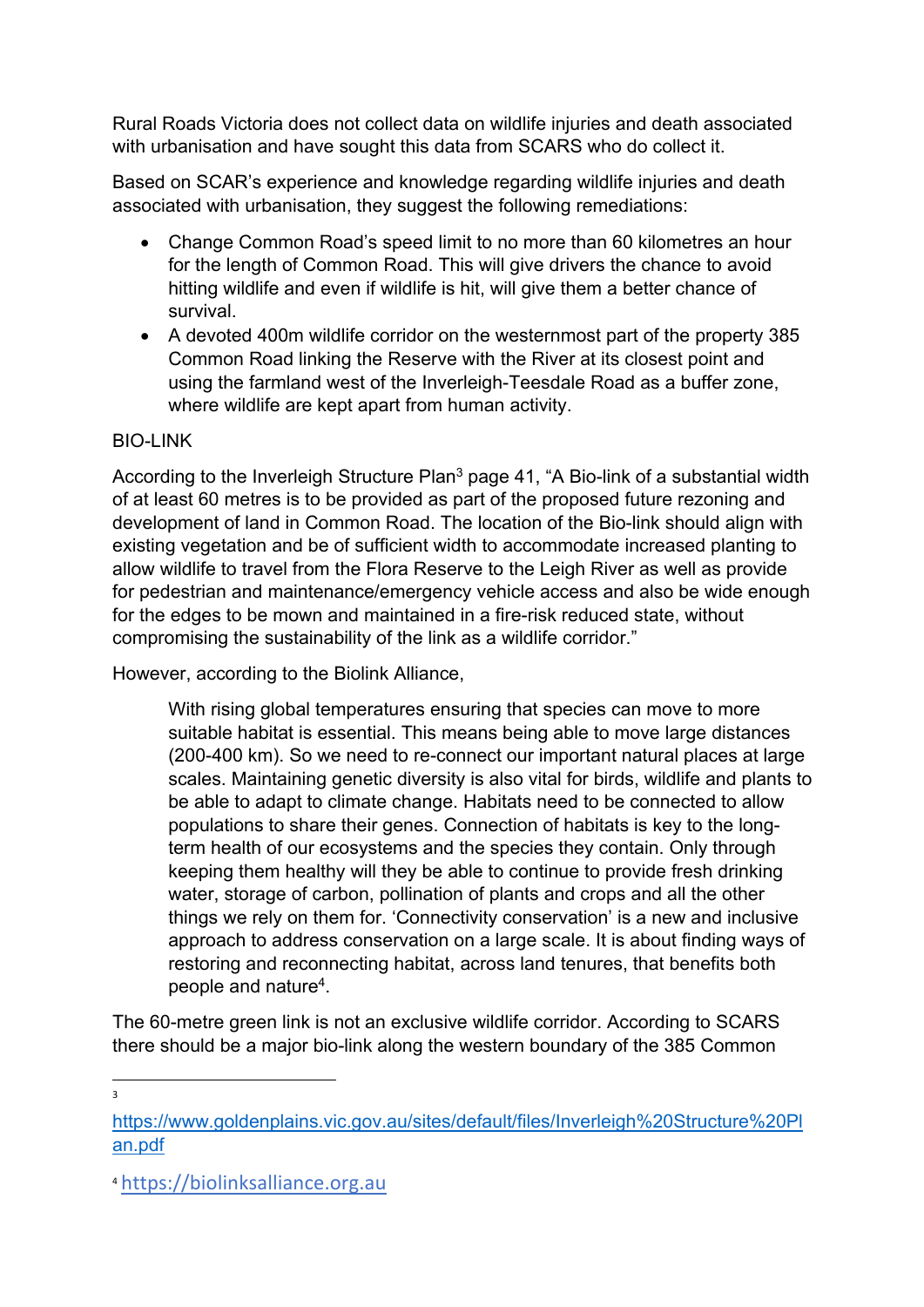Road subdivision which would be vegetated and planted out, as this borders on rural land and where the Reserve comes closest to the River, linking the Reserve to the River. In the recognition of the effects of climate change, the Common does not have a year around water source for animals and it is essential that they are enabled to safely access to the river in periods of drought in line with what they have been doing for centuries.

## ENDANGERED FLORA IN THE RESERVE

The Inverleigh Nature Reserve is home to an array of flora and fauna of which at least one species is on the endangered species list, refer Attachment 4.5 Prominent among the wildflowers found in the Inverleigh Nature Conservation Reserve are its orchids. There are over 50 different species here, the rarest being the Dwarf Spider Orchid. Another rare Spider Orchid which is named after the town is the Inverleigh Spider Orchid (arachnorchis sp Inverleigh), photos.rnr.id.au/2007/10/13/ . This superb pink and white plant flowers between September and October, stands over 30 cm tall and is pollinated by a small thynnid wasp that is tricked into thinking it is mating with a female wasp of its species.

The Dwarf Spider Orchid (Calendenia pumila) is listed as "critically endangered" under the Commonwealth Government Environment Protection and Biodiversity Conservation Act 1999 (EPBC) Act<sup>6</sup>. After the orchid was first described in 1922, numbers declined until only two specimens were known in 1933. There were no records of the species from then and the species was presumed extinct. In 2009, two specimens were found in the Inverleigh Flora and Fauna Reserve. Efforts are being made to increase numbers. The main threats to the species are habitat degradation, trampling, competition with other species and a lack of genetic diversity.

# IMPLICATIONS OF THE PLANNING SCHEME ON THE COMMON

The Planning Scheme amendments do not address the potential harm to the biodiversity of the Common with the rezoning and development and farming into 0.4 ha blocks. Urbanisation brings with it an increased demand for recreational space and a variety of activities in the space, such as off-road vehicle use, including motor bikes, illegal camping and gatherings in the Common which increase the risk of fires and damage to flora and the disruption to wildlife.

To mitigate the risk to wildlife and flora we therefore recommend the following, as part of the C87 Planning Scheme Amendments:

- Overlays on all properties opposite The Common requiring the owners of cats to install cat nets on their properties
- The Golden Plains Shire implement sunset to sunrise curfews on cats, and
- That the curfew is enforced
- A 173 Agreement for a Developer Contribution to establish a community-led Caretaker Program to work with Department of Environment, Land, Water and Planning and Parks Victoria to mitigate any potential problems to wildlife

<sup>5</sup> https://www.recreatingthecountry.com.au/wild-plants-of-inverleigh.html#

<sup>6</sup> http://www.environment.gov.au/biodiversity/threatened/species/pubs/4155-listing-advice.pdf